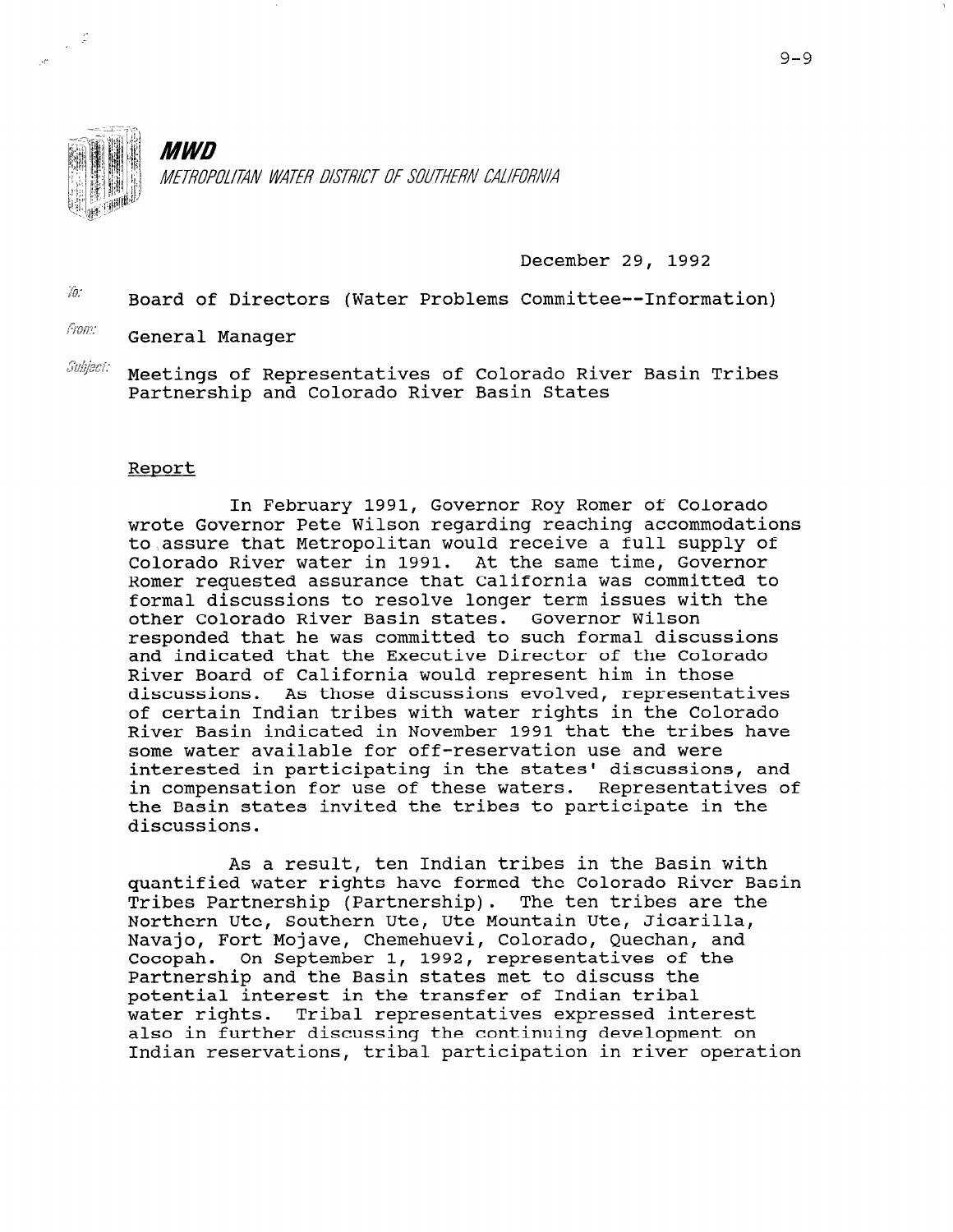recommendations, and environmental issues. The state and Tribal representatives agreed to the drafting of a memorandum of understanding (MOU) among the parties which would describe their respective obligations in further discussions. Following discussion of a MOU, the tribal representatives expressed interest in the drafting of an agreement-in-principle between the parties having an interest in acquiring water supplies and those parties having an interest in transferring water to them.

Certain of the Indian tribes may wish to transfer water now being used on their reservations while other tribes may wish to transfer water not now being used by them. Currently, that "unused" water is either utilized by another entity such as Metropolitan, or remains in storage for future allocation such as to the Central Arizona Water Conservation District (CAWCD). A number of state representatives expressed concern with the concept of transferring unused water at the September 1 meeting. The Director of the Colorado River Commission of Nevada and the General Manager of the Southern Nevada Water Authority expressed interest in pursuing the possibility of acquisition of unused water from Indian tribes. Should unused Indian tribal water be leased to an entity in Nevada, CAWCD could claim that it would be adversely impacted if the Secretary of the Interior were to impose a shortage on it earlier in time or greater in magnitude than if such a lease were not consummated.

In late September a representative of the Partnership transmitted a draft MOU to the state representatives for review. The purpose of the MOU was to establish a process that would keep all parties adequately informed of, and at the same time would obligate such parties to respond to, one or more water leasing proposals which may be developed by one or more of the Tribes and states during a twelve-month period beginning December 1, 1992. The MOU covered rules for proposing a water lease, subsequent actions pledged, communications with this pubsequent actions piedged, communications with

On November 17, 1992, representatives of the UI NOVEMBEL 17, 1992, LEPIESENCALIVES OF CHE ranumer simplanum states met to urscuss the urart mod. A draft Mount and development were designed and the second matters which were been dered than the